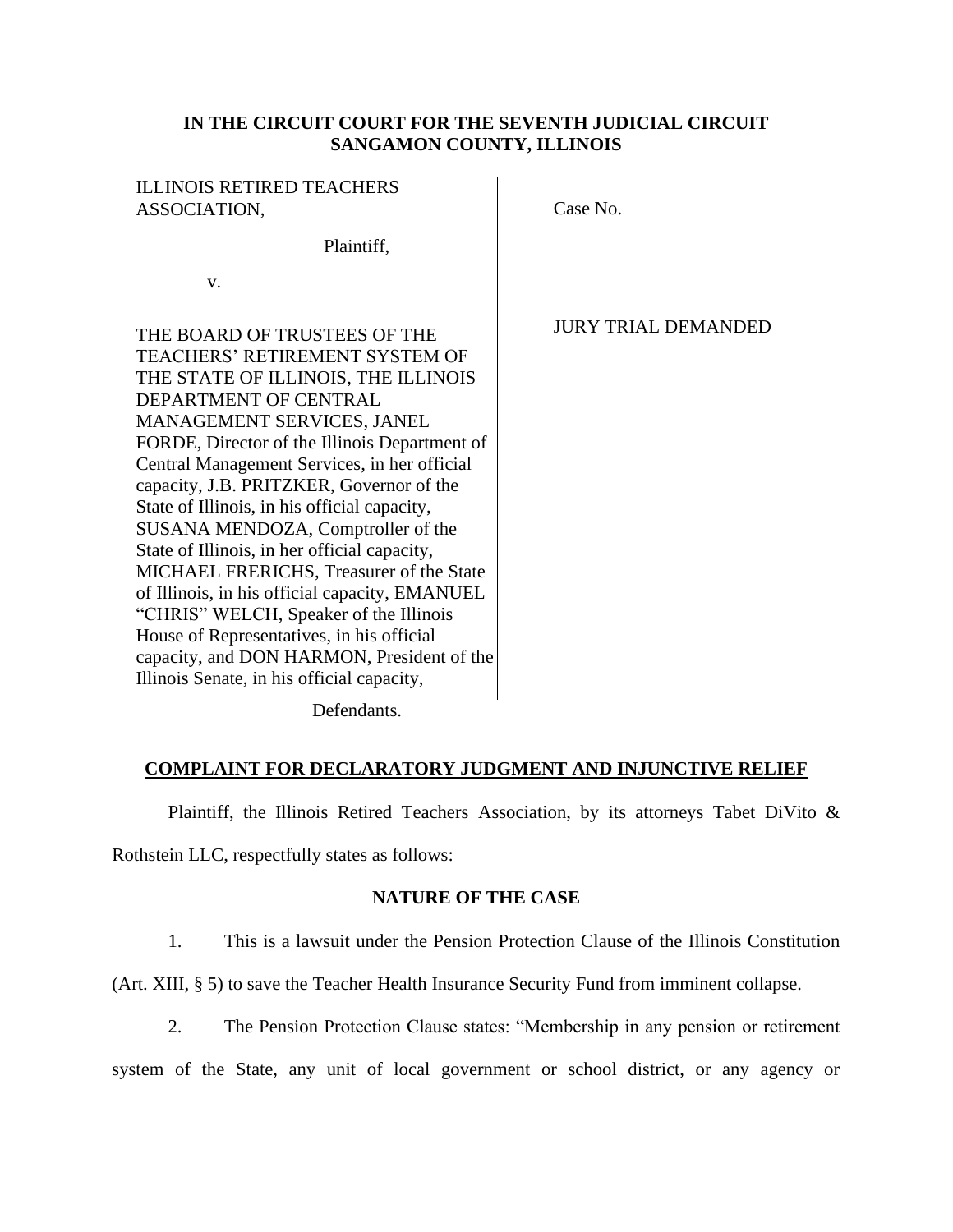instrumentality thereof, shall be an enforceable contractual relationship, the benefits of which shall not be diminished or impaired." See Ill. Constitution, Art. XIII, § 5.

3. The benefits of membership in a State pension or retirement system include health insurance benefits. See *Kanerva v. Weems*, 2014 IL 115811, ¶¶ 52-57.

4. Through their membership in the Teachers' Retirement System of the State of Illinois ("TRS"), retired Illinois teachers are entitled to receive health and prescription drug insurance benefits for themselves and their dependents.

5. Those health and prescription drug insurance benefits are protected by the Pension Protection Clause of the Illinois Constitution.

6. Those health and prescription drug insurance benefits are administered primarily by the Teachers' Retirement Insurance Program ("TRIP").

7. TRIP participants who are eligible for Medicare also are entitled to participate in a healthcare program called Total Retiree Advantage Illinois ("TRAIL"). That program provides Medicare-eligible members and their covered dependents with comprehensive medical and prescription drug coverage, which also is protected by the Pension Protection Clause of the Illinois Constitution.

8. Those health and prescription drug insurance programs are funded by the Teacher Health Insurance Security Fund (sometimes referred to below as the "Fund").

9. The Teacher Health Insurance Security Fund is on the verge of default or imminent insolvency.

10. If the Teacher Health Insurance Security Fund becomes insolvent or defaults, TRS annuitants' and their dependents' health and prescription drug insurance benefits will be diminished or impaired.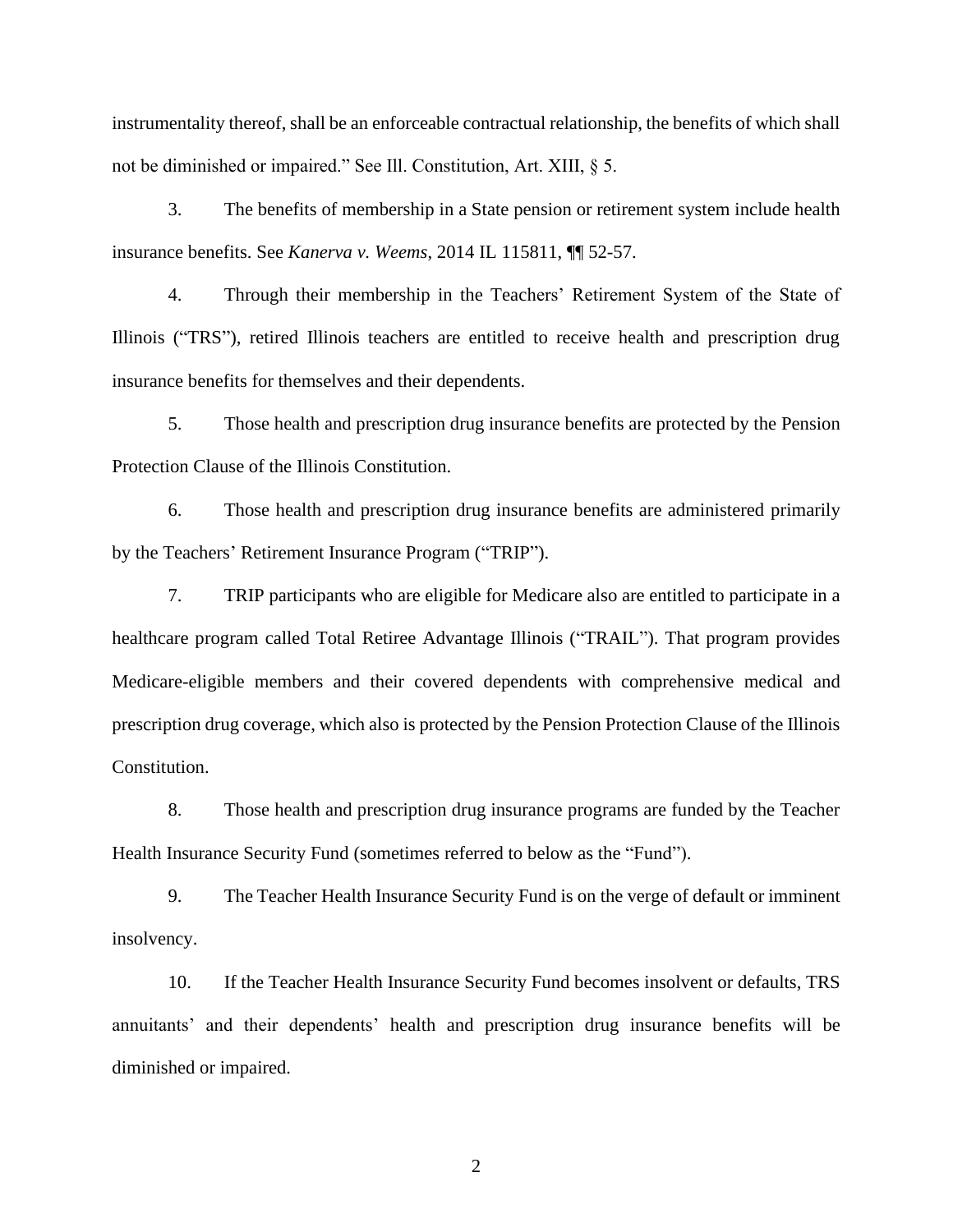11. To protect its members and their dependents from the imminent diminishment or impairment of their constitutionally protected health and prescription drug insurance benefits, the Illinois Retired Teachers Association brings this action for declaratory and injunctive relief.

12. The drafters of the Illinois Constitution envisioned as early as 1970 that "if a pension fund would be on the verge of default or imminent bankruptcy, a group action could be taken to show that these rights should be preserved." *See* Record of Proceedings, Sixth Illinois Constitutional Convention, at 2926 (July 21, 1970) (remarks of Del. Helen Kinney).

13. This is such an action.

14. The fund that makes health and prescription drug benefits available to many thousands of retired teachers and their dependents across Illinois will grow insolvent imminently, and constitutionally protected health and prescription drug insurance benefits will be diminished or impaired, unless this Court grants the relief requested in this complaint.

15. Accordingly, the Illinois Retired Teachers Association requests that this Court grant the declaratory and injunctive relief requested in this complaint, bring the Teacher Health Insurance Security Fund back from the verge of default, and save retired teachers' constitutionally protected health and prescription drug insurance benefits from being diminished or impaired.

#### **PARTIES**

16. The Illinois Retired Teachers Association (the "Association") is a not-for-profit corporation whose purpose is to safeguard the interests of retired teachers, particularly including their constitutionally protected right to their retirement health and prescription drug insurance benefits.

17. The Association's members would otherwise have standing to sue in their own right because, as alleged below, their constitutionally protected health and prescription drug insurance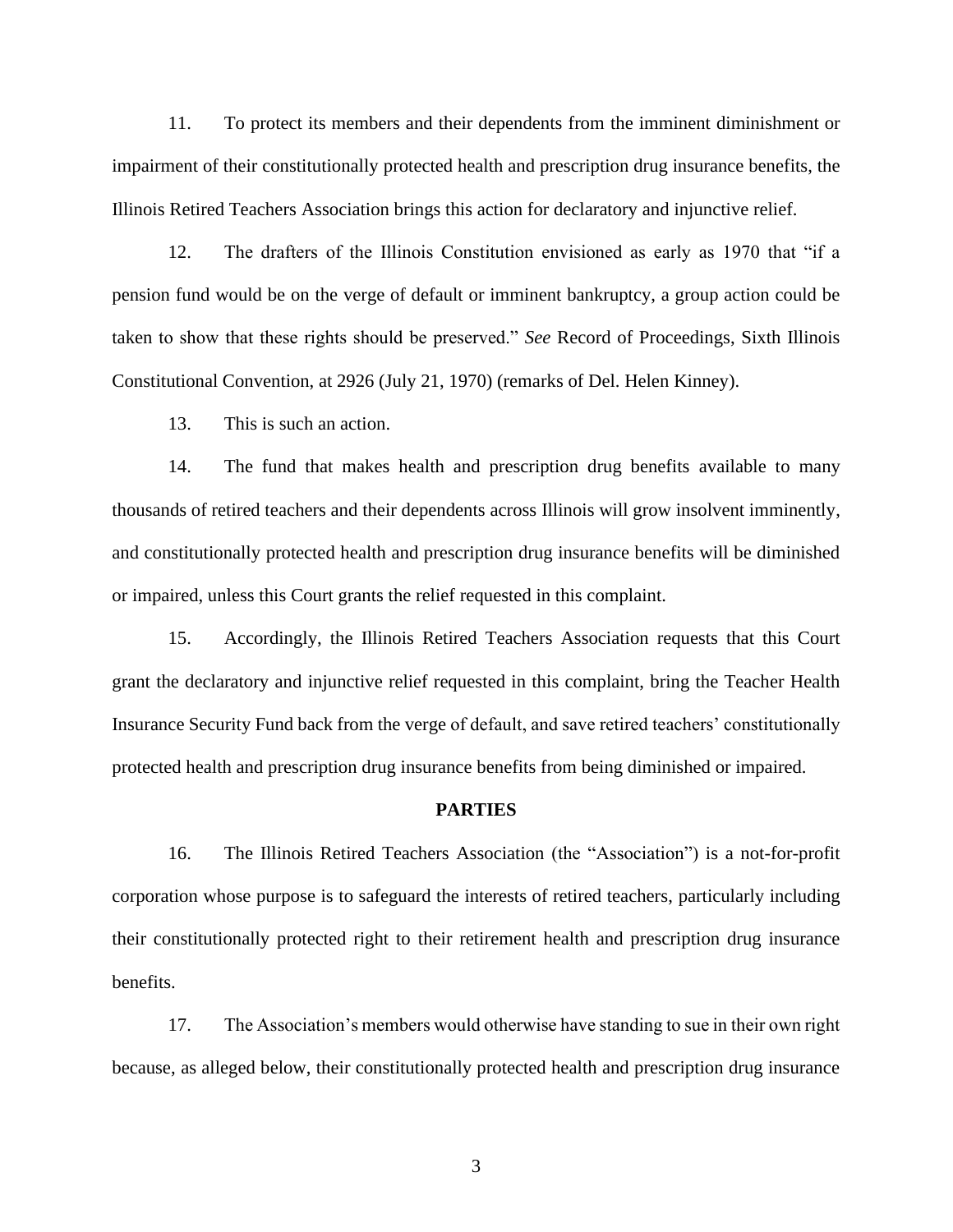benefits will be imminently diminished or impaired by the default or insolvency of the Teacher Health Insurance Security Fund.

18. The interests the Association seeks to protect are germane to the Association's purpose.

19. Neither the claims asserted nor the types of relief requested in the complaint require the participation of individual Association members as parties to this lawsuit.

20. Defendant Board of Trustees of the Teachers' Retirement System of the State of Illinois ("TRS Board") is responsible for the general administration of TRS.

21. Defendant Illinois Department of Central Management Services ("CMS") is an administrative agency of the State of Illinois.

22. CMS is "responsible for administering a program of health benefits for TRS benefit recipients and TRS dependent beneficiaries . . . ." 5 ILCS 375/6.5(b).

23. Defendant Janel Forde is the Director of CMS. She is named as a defendant in her official capacity.

24. Defendant J.B. Pritzker is the Governor of the State of Illinois. He is named as a defendant in his official capacity.

25. Defendant Susana Mendoza is the Comptroller of the State of Illinois. She is named as a defendant in her official capacity.

26. Defendant Michael Frerichs is the Treasurer of the State of Illinois. He is named as a defendant in his official capacity.

27. Defendant Emanuel "Chris" Welch is the Speaker of the Illinois House of Representatives. He is named as a defendant in his official capacity.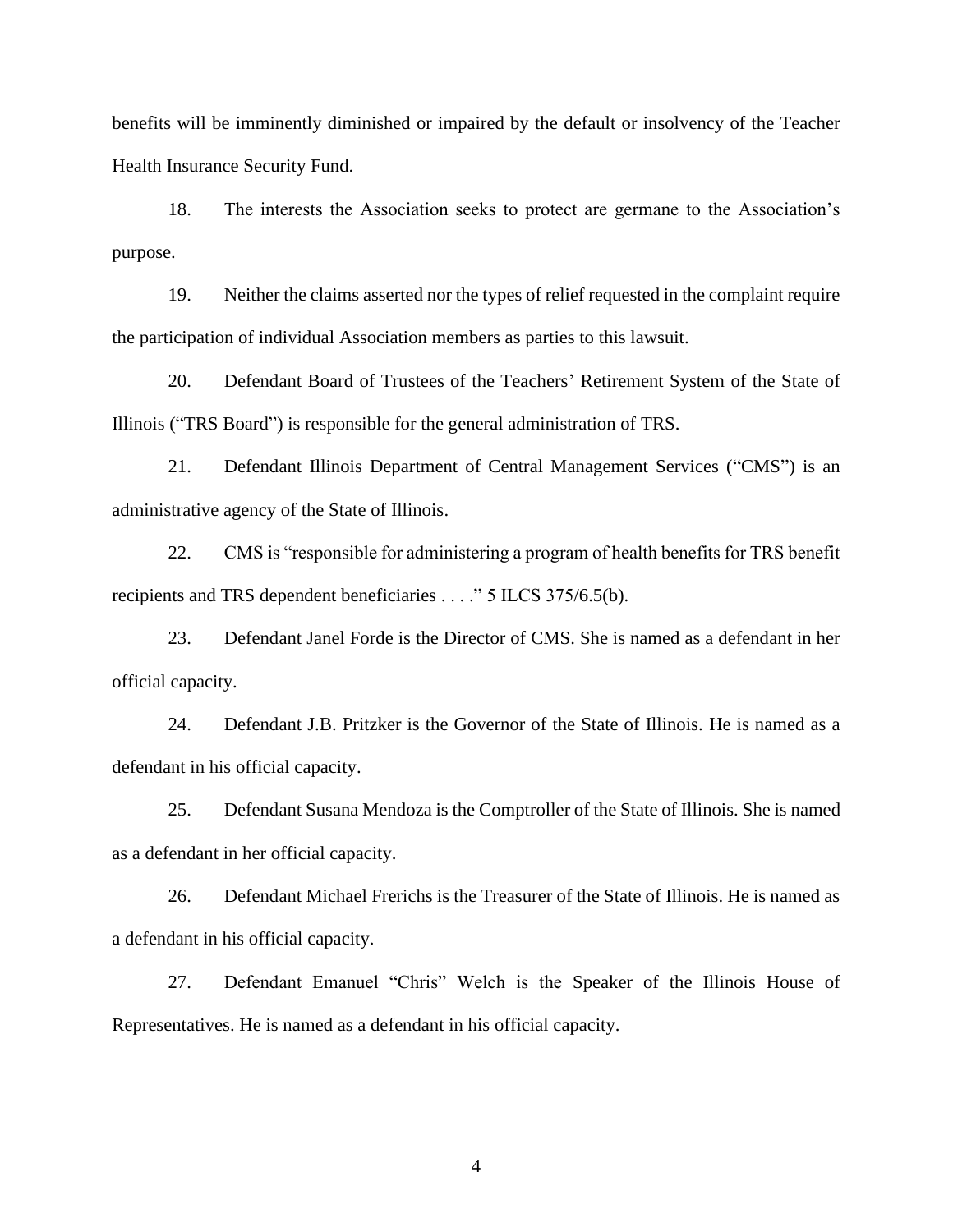28. Defendant Don Harmon is the President of the Illinois Senate. He is named as a defendant in his official capacity.

#### **JURISDICTION AND VENUE**

29. This Court may exercise personal jurisdiction over the TRS Board and CMS under 735 ILCS 5/2-209(a)(1) because this action arises from the TRS Board's and CMS's transaction of business within Illinois. Alternatively, this Court may exercise personal jurisdiction over the TRS Board and CMS under 735 ILCS 5/2-209(a)(7) because this action arises from the making or performance of a contract or promise substantially connected with Illinois.

30. This Court may exercise personal jurisdiction over Director Forde, Governor Pritzker, Comptroller Mendoza, Treasurer Frerichs, House Speaker Welch and Senate President Harmon because they reside or are domiciled in Illinois.

31. Venue is proper in this Court under 735 ILCS 5/2-101 because each defendant resides in or does business in Sangamon County.

#### **BACKGROUND**

### **A. CMS's fiscally irresponsible decisions have pushed the Teacher Health Insurance Security Fund to the verge of default or imminent insolvency.**

32. The Teacher Health Insurance Security Fund subsidizes the provision of health and prescription drug insurance benefits to TRS annuitants and their dependents.

33. Recent decisions by CMS setting contribution rates to the Teacher Health Insurance Security Fund have been fiscally irresponsible and, in combination with other factors, have pushed the Fund to the verge of default or imminent insolvency.

34. The State Employees Group Insurance Act of 1971 (the "Act"), 5 ILCS 375/1 *et seq.*, entitles TRS annuitants and their dependents to certain health insurance and prescription drug insurance benefits.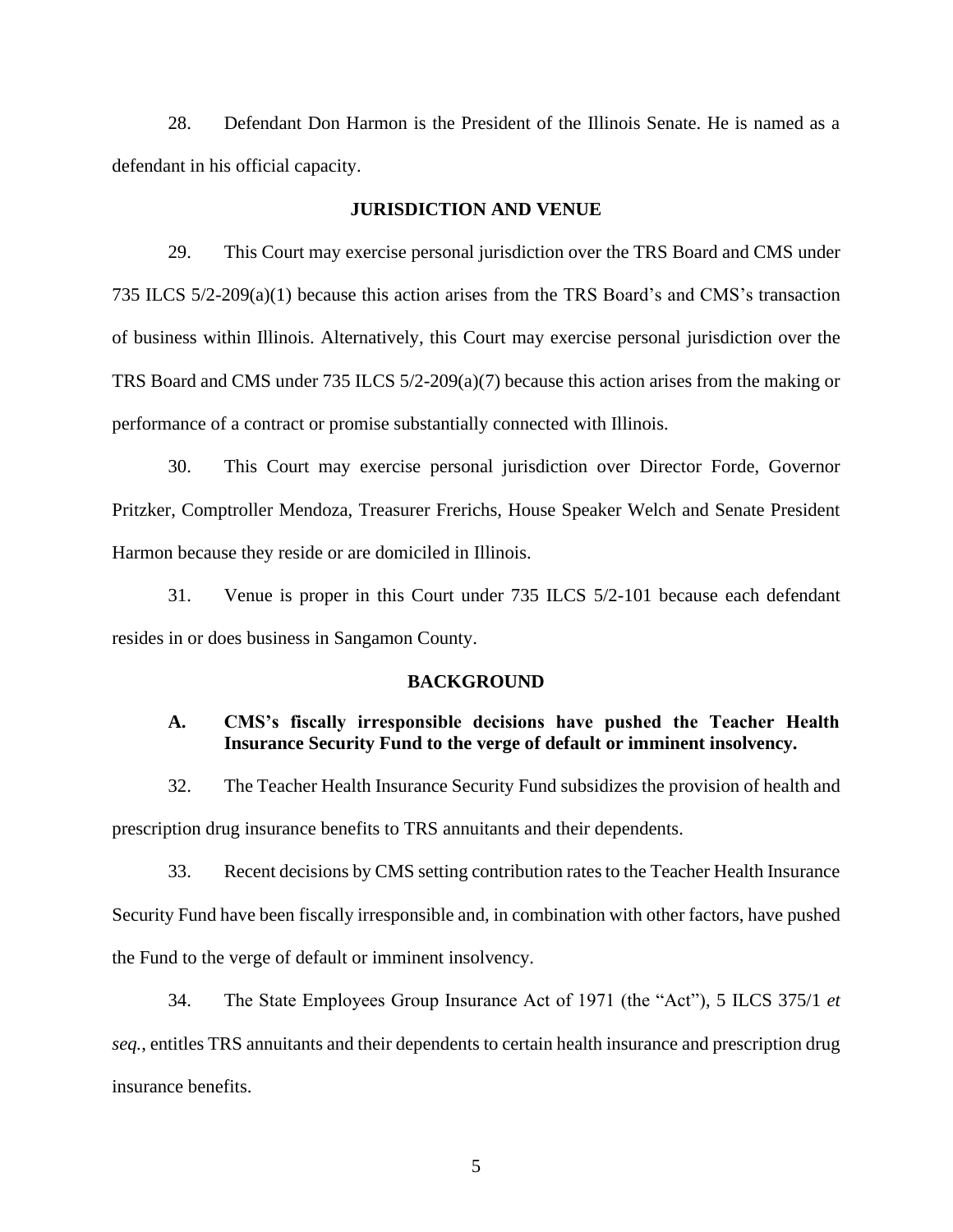35. The Act also outlines the process by which contribution rates to the Teacher Health Insurance Security Fund are annually certified by the TRS Board.

36. Each fiscal year, CMS determines the Teacher Health Insurance Security Fund contribution rate, which is defined as a percentage of salary paid to actively employed TRS members. 5 ILCS 375/6.6(a).

37. CMS also determines the employer Teacher Health Insurance Security Fund contribution rate for each fiscal year. 5 ILCS 375/6.6(a-5)(4).

38. Both the active member contribution rate and the employer contribution rate cannot exceed 105% of the previous fiscal year's contribution rate. 5 ILCS 375/6.6(a), 375/6.6(a-5)(4).

39. The TRS Board must certify to the Governor, the Director of CMS, and the State Comptroller an estimate of the total amount paid by actively employed TRS members. 5 ILCS 375/6.6(c). The amount certified shall be adjusted by the amount that the actual active teacher contributions either fell short of or exceeded the estimate used by the TRS Board in making the certification for the previous fiscal year. *Id.*

40. The State of Illinois's contribution amount is equal to the amount certified by the TRS Board and is appropriated from the General Revenue Fund to the State Comptroller for deposit into the Teacher Health Insurance Security Fund. 40 ILCS 15/1.3. In other words, the State contribution rate matches the active member contribution rate.

41. For Fiscal Year 2022, CMS determined that the active member contribution rate was 1.3% of active TRS members' salaries and the employer contribution rate was 0.96% of active TRS members' salaries.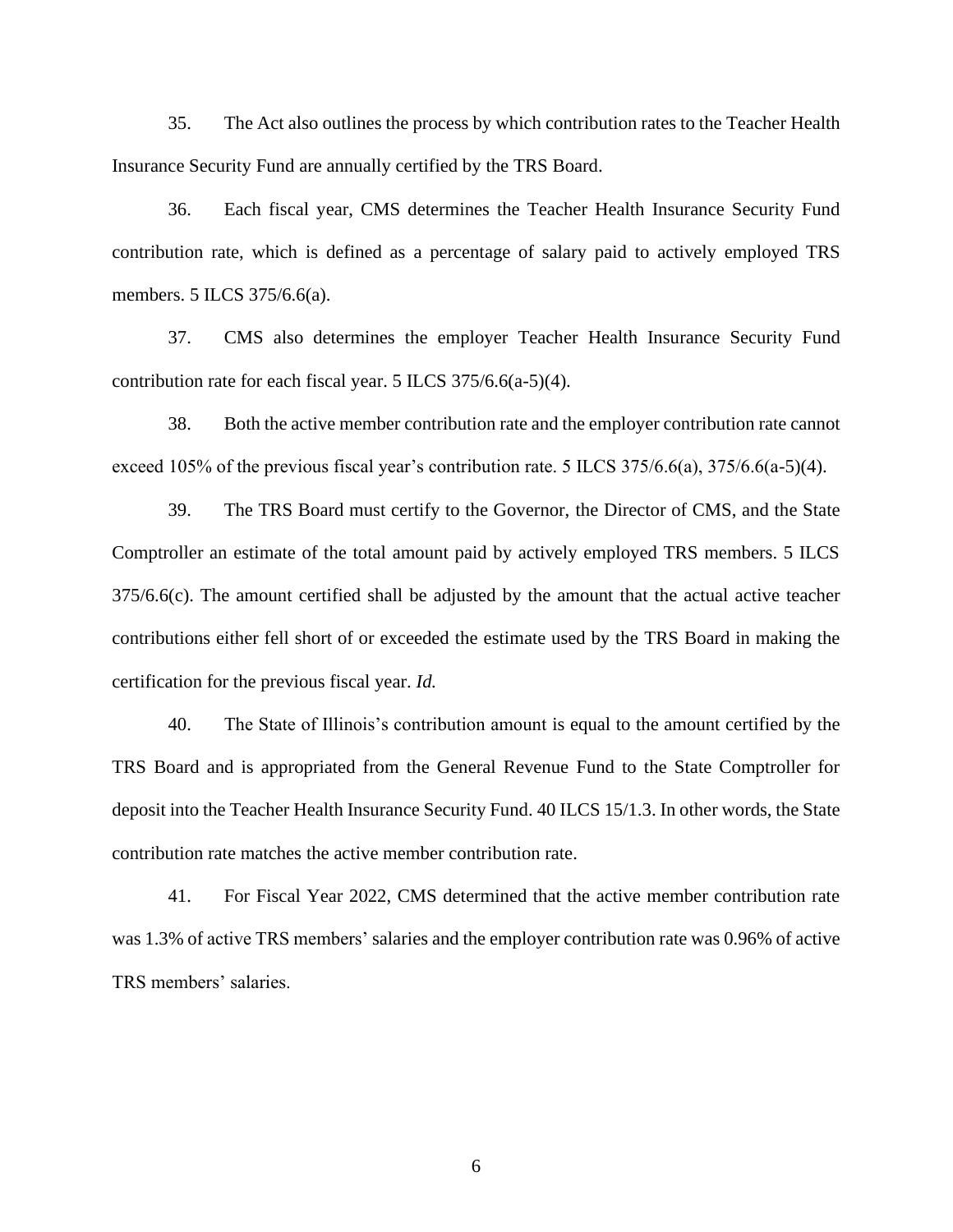42. On October 30, 2020, the TRS Board certified \$143,369,061 as the required Fiscal Year 2022 State contribution to the Teacher Health Insurance Security Fund. This amount reflects about 1.3% of active TRS members' salaries.

43. On June 25, 2021, however, the TRS Board purported to "recertify" the State contribution to the Teacher Health Insurance Security Fund for Fiscal Year 2022.

44. The TRS Board reduced the State's contribution from \$143,369,061 to \$97,722,920.

45. This reduction reflects a decrease in the State contribution rate from 1.3% to 0.90% of active TRS members' salaries.

46. On October 29, 2021, the TRS Board passed a resolution to revoke the June 25, 2021 "recertification" and to reinstate the October 30, 2020 certification of the State's contribution.

47. For Fiscal Year 2023, however, CMS slashed the active member contribution rate to 0.90% of active TRS members' salaries and slashed the employer contribution rate to 0.67% of active TRS members' salaries.

48. On October 29, 2021, the TRS Board certified \$106,328,858 as the required Fiscal Year 2023 State contribution to the Teacher Health Insurance Security Fund. This amount reflects about 0.90% of active TRS members' salaries.

49. These slashes in contribution rates, combined with other factors, have pushed the Teacher Health Insurance Security Fund to the verge of default or imminent insolvency.

50. Because the active member and employer contribution rates by statute cannot exceed 105% of the previous fiscal year's contribution rate  $(5$  ILCS 375/6.6(a), 375/6.6(a-5)(4)) and because the State contribution amount equals the active members' certified amount (40 ILCS 15/1.3), the defendants' actions have detrimentally impacted the funding of the Teacher Health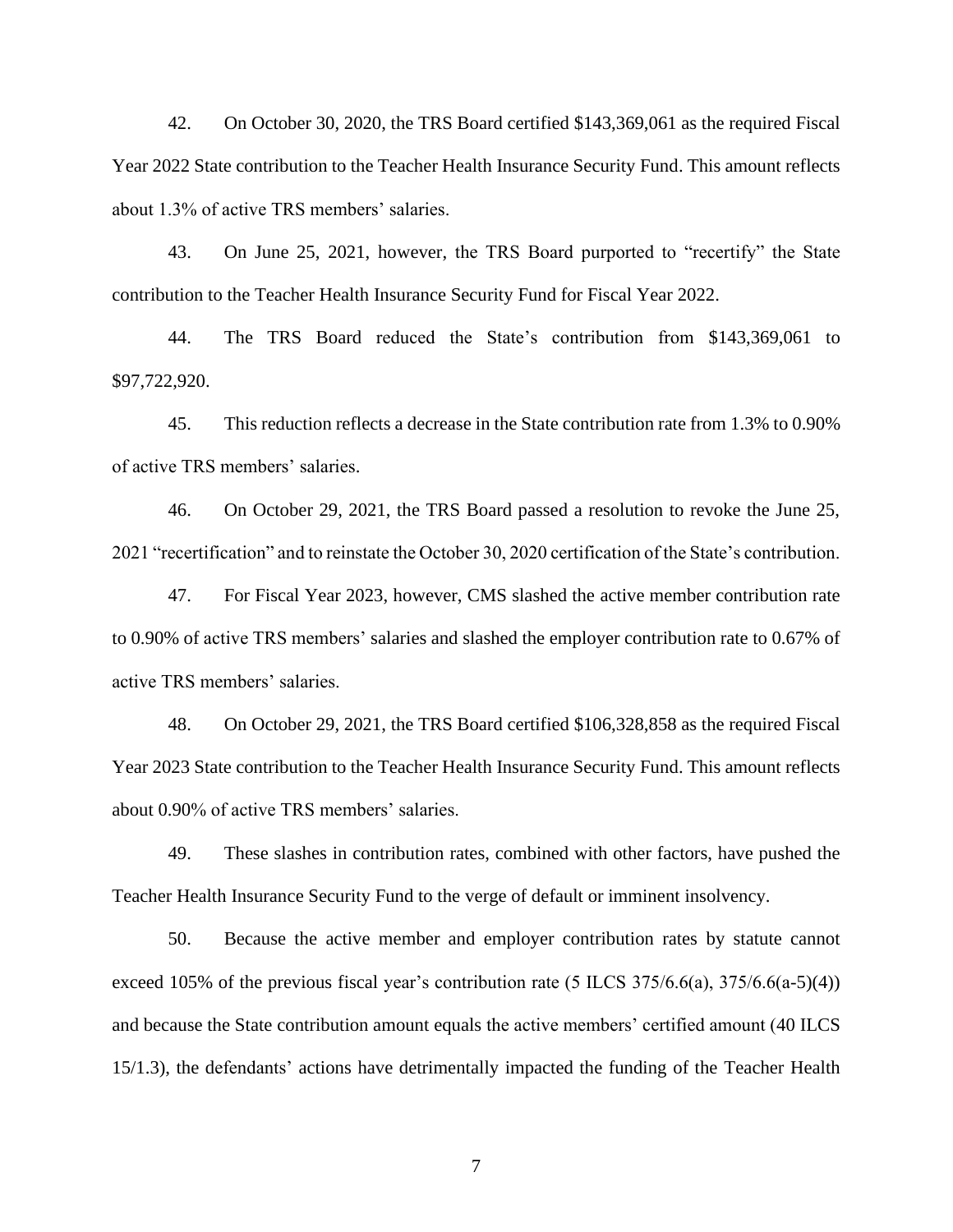Insurance Security Fund and, combined with other factors impacting the Fund, will diminish and impair the health insurance benefits of TRS benefit recipients and dependent beneficiaries.

51. The Teacher Health Insurance Security Fund will soon have insufficient assets to cover health and prescription drug insurance benefit payments to TRS annuitants and their dependents.

### **B. An actuarial study establishes that the Teacher Health Insurance Security Fund will grow insolvent sometime between Fiscal Years 2023 and 2026.**

52. The imminent default or insolvency of the Teacher Health Insurance Security Fund is documented in a report by actuary Brian M. Septon of the Terry Group, an actuarial and employee benefits consulting and research firm.

53. A true and correct copy of Mr. Septon's report is attached hereto as Exhibit A.

54. Mr. Septon's report is incorporated in this complaint by reference.

55. Mr. Septon is qualified to offer professional opinions on the funding of pension and retiree health insurance benefits.

56. Mr. Septon's report states the following:

a. The recent reductions in contribution rates to the Fund will reduce the Fund's expected revenues by over \$750 million in Fiscal Years 2022 through 2027.

b. The Fund is expected to have negative cash flows (*i.e.*, where deductions exceed revenues) starting as early as Fiscal Year 2022.

c. These negative cash flows will result in a total depletion of the Fund's assets at some point during Fiscal Year 2023.

d. The Fund will have no money left to pay any expected benefits by Fiscal Year 2026 at the latest.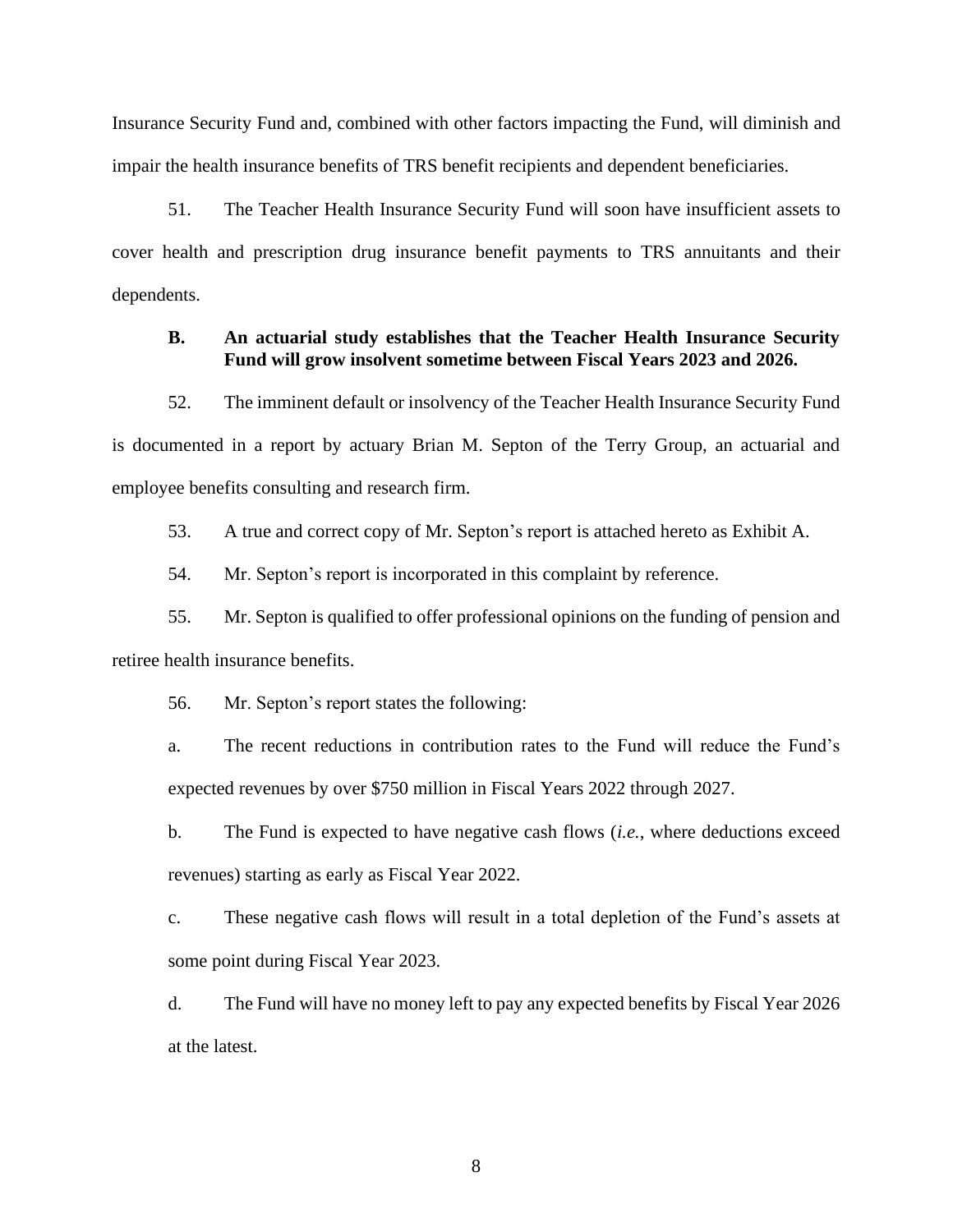e. There is a strong likelihood that the Fund will have insufficient assets to cover benefit payments beginning in two to four years.

f. The State's contribution to the Fund would need to increase to as much as 4.93% of pay should the State decide to increase its contribution to a level that would enable the Fund to cover benefits payments and its operating expenses.

g. While Mr. Septon analyzes various alternative scenarios, his expected projection (starting with the recertified and partially reinstated Fiscal Year 2022 contribution rates) is that the Teacher Health Insurance Security Fund will have net assets of *negative* \$1.4 billion by Fiscal Year 2027.

57. The projections described in the preceding paragraph are fair, accurate, and rest on a sound analysis by a well-qualified actuary.

### **C. Without judicial intervention, the constitutionally protected benefits of TRS annuitants and their dependents will be imminently diminished or impaired.**

58. Within the next two to four years, the Teacher Health Insurance Security Fund will be unable to make benefit payments.

59. When that happens — and it will happen imminently without judicial intervention — retired TRS members' and their dependents' health and prescription drug insurance benefits will be diminished or impaired, in violation of Article XIII, § 5 of the Constitution of the State of Illinois.

60. A "beneficiary need not wait until benefits are actually diminished to bring suit under the [pension protection] clause" of the Illinois Constitution. *People ex rel. Sklodowski v. State*, 182 Ill. 2d 220, 232 (1998) (citing *McNamee v. State*, 173 Ill. 2d 433, 446-47 (1996)).

61. The Illinois Appellate Court has recognized that a pension fund is on the verge of default or imminent insolvency if expert opinion testimony establishes that the fund will grow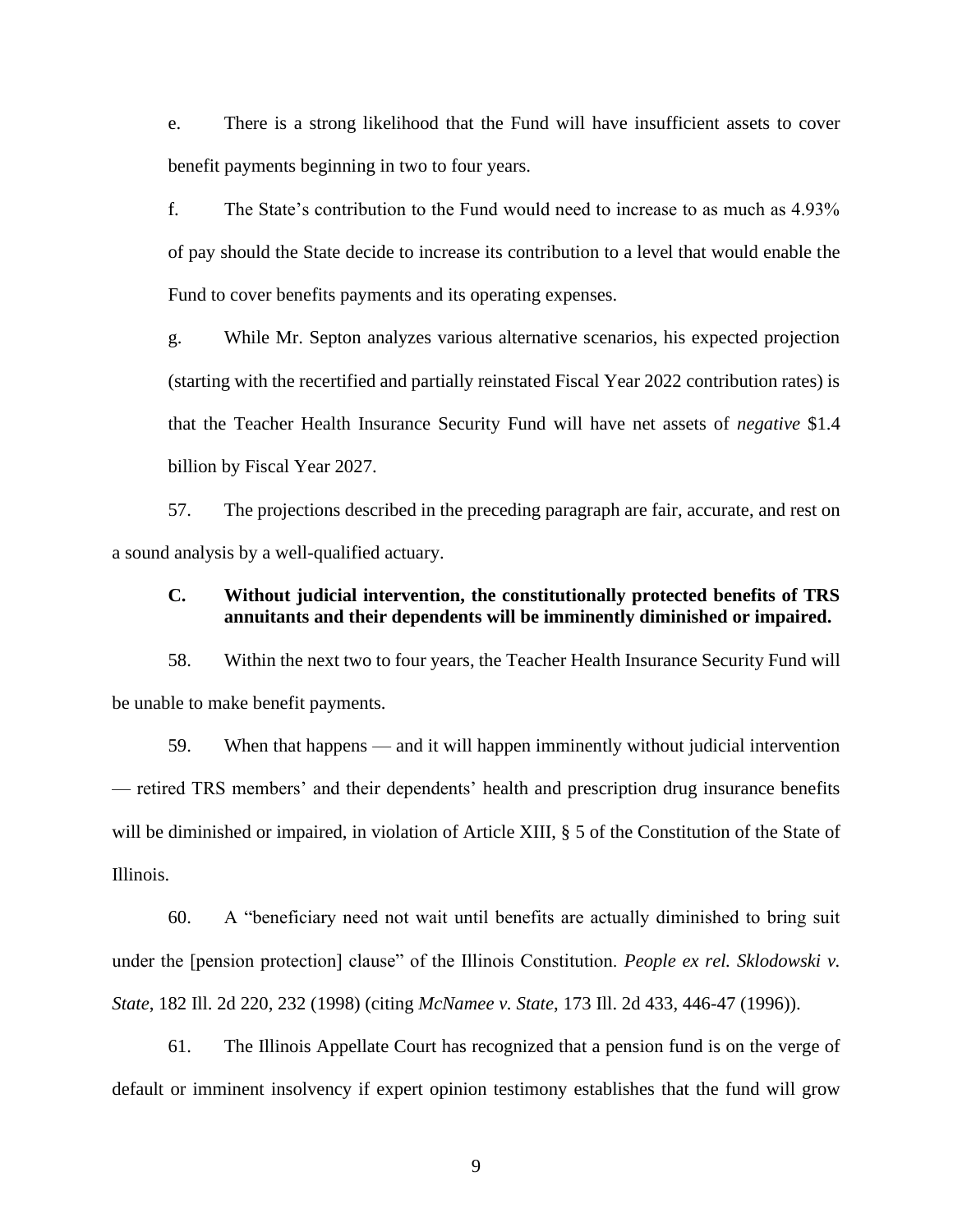insolvent within seven to nine years. *Bd. of Trustees of the City of Harvey Firefighters' Pension Fund v. City of Harvey*, 2017 IL App (1st) 153074, ¶¶ 56, 157–95; see also *id.*, ¶ 75 (another expert suggested the pension fund would grow insolvent within five years).

62. Comparatively, the outlook for the Teacher Health Insurance Security Fund is far more dire.

63. None of the defendants have done anything to save the Fund from its imminent default or insolvency.

64. The Association therefore seeks declaratory and injunctive relief that will forestall the imminent default or insolvency of the Teacher Health Insurance Security Fund.

#### **COUNT I: DECLARATORY JUDGMENT**

65. The Association repeats and realleges all of the allegations stated above.

66. Due in substantial part to CMS's irresponsible recent decisions concerning contribution rates, the Fund is on the verge of imminent default or insolvency, and the Association's members' health insurance and prescription drug benefits are in immediate danger of being diminished or impaired.

67. This case presents an actual controversy between the parties concerning the defendants' actions in pushing the Fund to the verge of default or imminent insolvency or allowing the Fund to be pushed to such a state of imminent fiscal crisis.

68. The defendants' actions violated the Pension Protection Clause (Art. XIII, § 5) of the Illinois Constitution by causing an imminent diminishment or impairment of the Association's members' health insurance and prescription drug coverage benefits.

69. The Association's members have a tangible legal interest in the protection of their health insurance and prescription drug coverage benefits.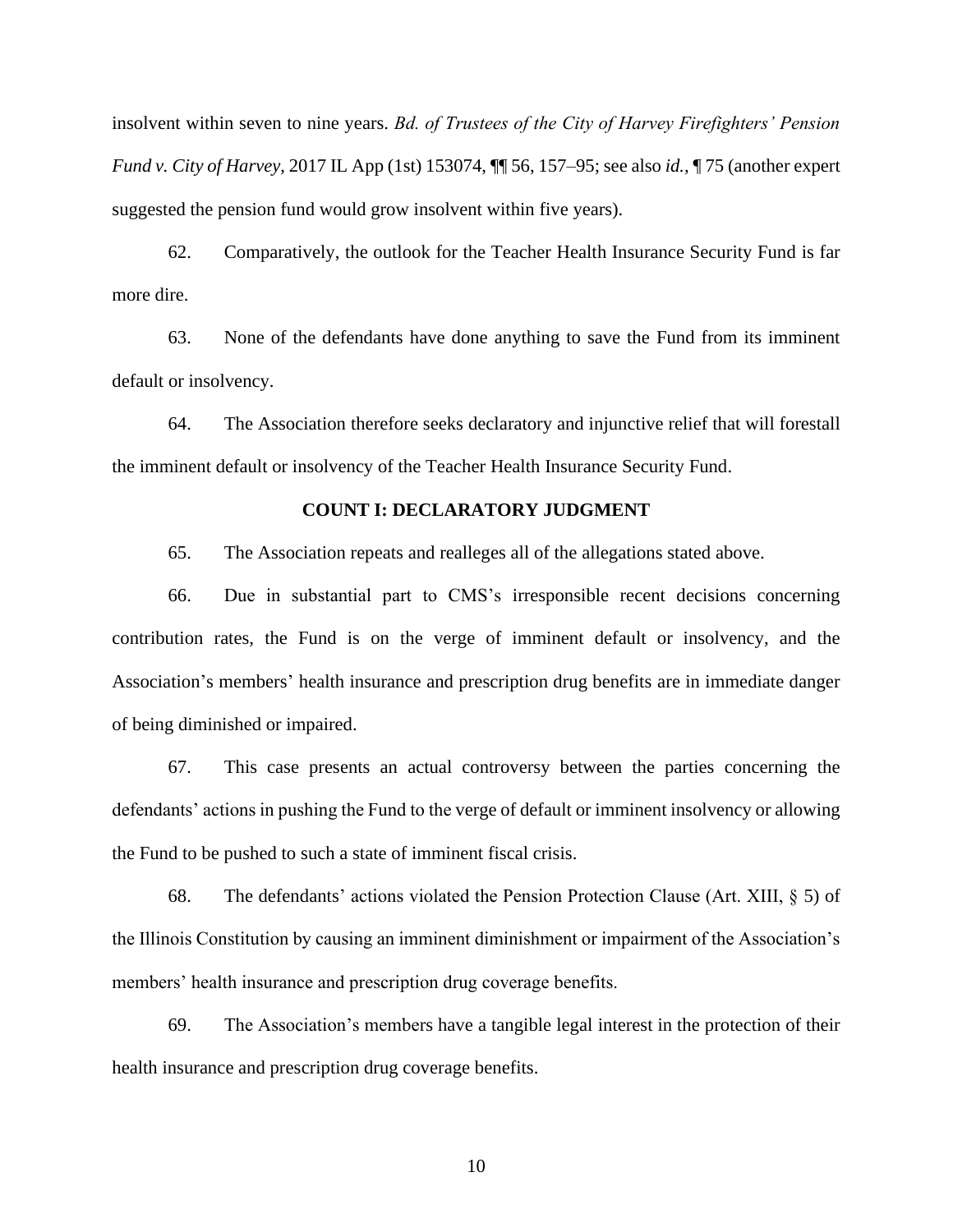70. As demonstrated by their own actions, the defendants have opposing interests.

71. There is an immediate need for a judicial determination as to this controversy. WHEREFORE, Plaintiff prays that this Court:

(a) enter a declaratory judgment, under 735 ILCS 5/2-701, that the defendants are constitutionally required to effectuate contributions to the Teacher Health Insurance Security Fund in an amount sufficient to forestall the Fund's insolvency, which amount shall be determined by the Court; and

(b) award such further relief as the Court deems proper pursuant to 735 ILCS 5/2- 701(c).

#### **COUNT II: INJUNCTIVE RELIEF**

72. The Association repeats and realleges all of the allegations stated above.

73. The Association has no adequate remedy at law for the defendants' violation of the Pension Protection Clause of the Illinois Constitution.

74. The Association's members have a protectible legal interest in their health insurance and prescription drug coverage benefits.

75. The Plaintiff has, at the very least, a reasonable likelihood of success on the merits of its claims.

76. The Association's members, who are retired Illinois teachers and their dependents, will be irreparably harmed if the Teacher Health Insurance Security Fund is allowed to grow insolvent and, consequently, the Association's members' health insurance and prescription drug benefits are diminished or impaired.